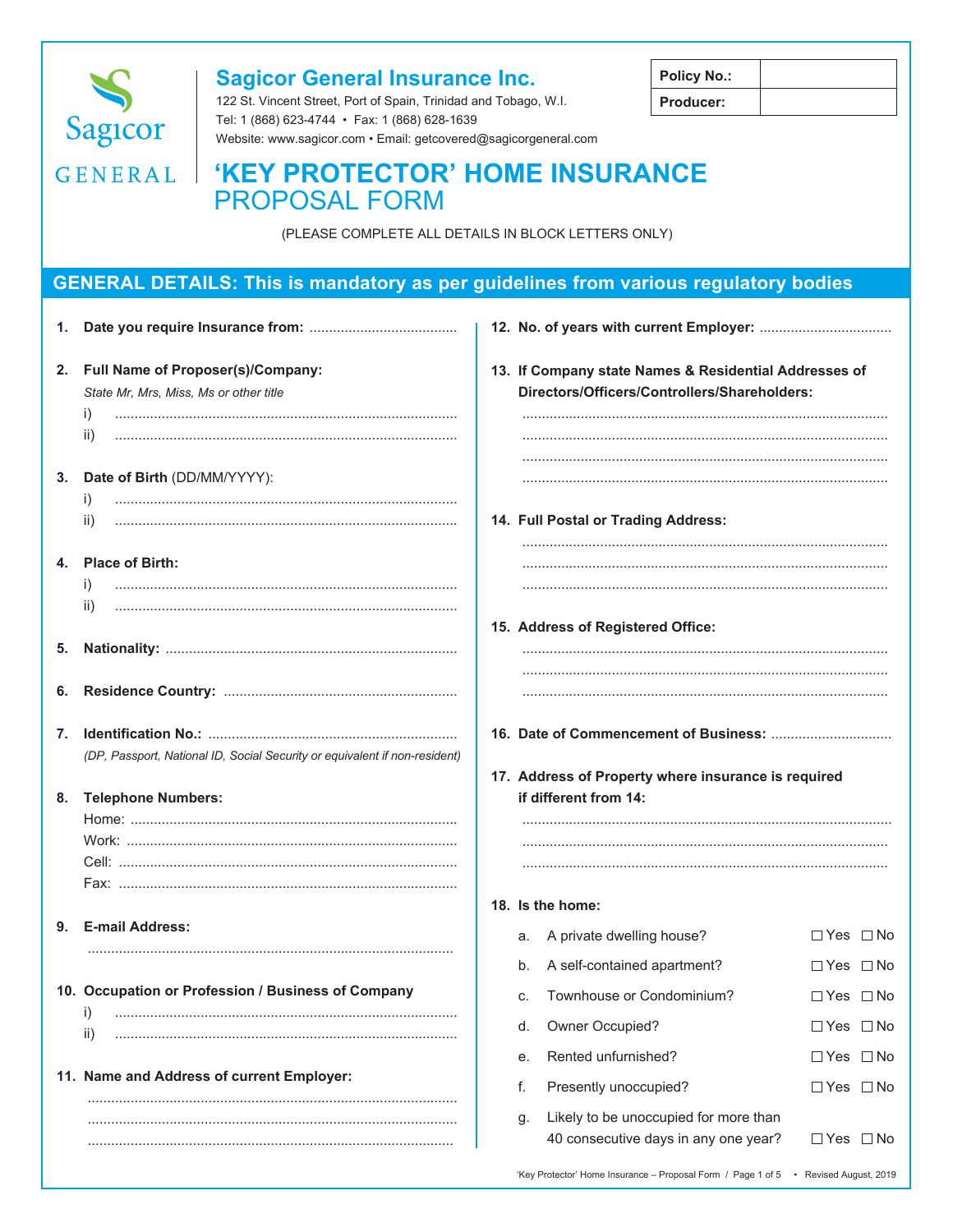## **19. Is the home:**

|     |        | 19. is the nome:                            |               |              |
|-----|--------|---------------------------------------------|---------------|--------------|
|     | a.     | or any part of the building or grounds used |               |              |
|     |        | for any trade or business purpose?          | $\Box$ Yes    | $\square$ No |
|     | b.     | a weekend or holiday home?                  | $\Box$ Yes    | $\Box$ No    |
|     | C.     | occupied by anyone except your family?      | $\Box$ Yes    | $\square$ No |
|     | d.     | let as a resort, cottage or other tourist   |               |              |
|     |        | accommodation?                              | $\Box$ Yes    | $\Box$ No    |
|     | е.     | in an area that has history of flooding,    |               |              |
|     |        | subsidence, ground heave or landslip?       | $\Box$ Yes    | $\square$ No |
|     | f.     | showing signs of damage by subsidence,      |               |              |
|     |        | ground heave or landslip?                   | □ Yes         | $\Box$ No    |
|     | g.     | within 100 feet of the high water level     |               |              |
|     |        | along the sea coast?                        | $\Box$ Yes    | ∩ No         |
|     | h.     | Within 20 feet of any other building?       | $\Box$ Yes    | $\Box$ No    |
|     | i.     | Protected by:                               |               |              |
|     |        | A Fire alarm?<br>(i)                        | $\Box$ Yes    | $\Box$ No    |
|     |        | Is the alarm monitored?                     | $\Box$ Yes    | $\Box$ No    |
|     |        | (ii) A burglar alarm?                       | $\Box$ Yes    | $\square$ No |
|     |        | Is the alarm monitored?                     | $\Box$ Yes    | $\Box$ No    |
|     |        | (iii) Burglar Bars?                         | $\Box$ Yes    | $\Box$ No    |
|     | j.     | Equipped with Fire Fighting Appliances?     | $\square$ Yes | $\square$ No |
| 20. |        | How is your home constructed?               |               |              |
| a.  | (i)    |                                             |               |              |
|     | (ii)   |                                             |               |              |
|     | (iii)  |                                             |               |              |
|     | (iv)   |                                             |               |              |
|     | (V)    |                                             |               |              |
|     |        |                                             |               |              |
|     |        | ∃ Hip<br>∃ Salt Box                         |               |              |
|     |        |                                             |               |              |
|     |        |                                             |               |              |
|     |        | $\Box$ Flat<br>Gable                        |               |              |
|     |        |                                             |               |              |
|     |        | Gambrel<br>□ Mono-pitch                     |               |              |
|     |        |                                             |               |              |
|     | Other: |                                             |               |              |
|     |        |                                             |               |              |
|     |        |                                             |               |              |

**b. Construction of outbuildings, if any:**

- (i) Type of foundation: ........................................................
- (ii) External walls: ............................. Roof: ...............................
- (iii) Shape of Roof: ...............................................................
- **21. Have you been Insured before for any of**

|  | the risks Proposed? | $\Box$ Yes $\Box$ No |  |
|--|---------------------|----------------------|--|
|  |                     |                      |  |

|  | b. Is there an existing policy in force? | $\Box$ Yes $\Box$ No |
|--|------------------------------------------|----------------------|
|--|------------------------------------------|----------------------|

#### **22. Have you or any member of your household ever:**

 a. had any insurance refused, been subjected to special terms or been asked to take extra precautions?

 $\Box$  Yes  $\Box$  No

- b. been convicted of, or been charged with but not yet tried for, arson or any offence involving dishonesty of any kind such as fraud, robbery, theft, or handling stolen goods?  $\Box$  Yes  $\Box$  No
- c. sustained loss or damage by any of the risks or liabilities you now wish to insure?  $\Box$  Yes  $\Box$  No

### **SECTION 1 – CONTENTS**

| Do you require cover under this section?     | $\Box$ Yes $\Box$ No |  |
|----------------------------------------------|----------------------|--|
| Do you require cover for Accidental Damage   |                      |  |
| to the contents in your home?                | $\Box$ Yes $\Box$ No |  |
| Do you require cover for the Food in         |                      |  |
| vour Freezer over \$250?                     |                      |  |
| Please indicate in the space indicated below | $\Box$ Yes $\Box$ No |  |
|                                              |                      |  |

*How much to insure in respect of Contents? Place a value on all items in each room and total. The amount should represent the full replacement cost of all contents except clothing and linen for which an allowance should be made for depreciation, wear and tear.*

| THE CONTENTS             | <b>SUM INSURED</b> |
|--------------------------|--------------------|
| 1. Contents              |                    |
| 2. Freezer Contents      |                    |
| 3. Audio/Video Equipment |                    |
| Total Sum Insured        |                    |
|                          |                    |

Is the legal interest of a Financial Institution to be recorded for this section?  $\Box$  Yes  $\Box$  No

...................................................................................................... ......................................................................................................

If yes, please give name, address and type of interest below:

If the proposed Sum Insured include valuables (as defined) or audio and video equipment, please give details and values on a separate form.

Do not include under this section any items that are to be insured under Section 3 "Valuables and Personal Possessions" *See definitions of "Contents" on page 3*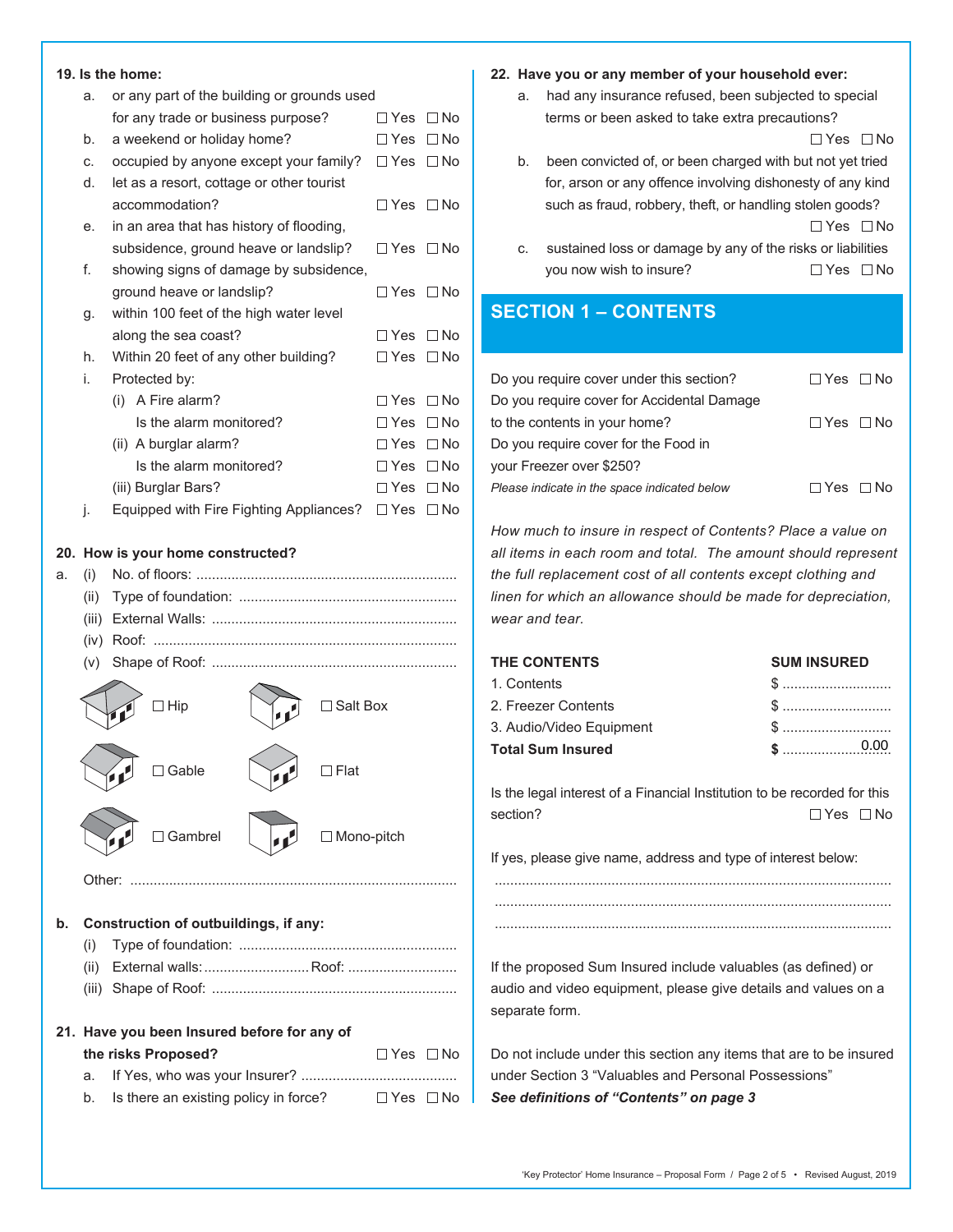# **SECTION 2 – BUILDING**

| Do you require cover under this section? | ∏Yes ∏No |  |
|------------------------------------------|----------|--|
|                                          |          |  |

What is the age of the building? ...................................................

*How much to insure in respect of Buildings?*

*In arriving at a sum insured you should make sure that the amount represents the full reinstatement/replacement cost of the Building, making allowance for cost of Local Authority Requirements and Removal of Debris and Professional Fees.*

| <b>THE BUILDING</b>      | <b>SUM INSURED</b> |
|--------------------------|--------------------|
| 1. Main Building         |                    |
| 2. Outbuilding(s)        |                    |
| 3. Removal of Debris     |                    |
| 4. Professional Fees     |                    |
| 5. Swimming Pool         |                    |
| 6. Retaining Walls       |                    |
| <b>Total Sum Insured</b> |                    |

| Is the legal interest of a financial institution              |                      |  |
|---------------------------------------------------------------|----------------------|--|
| to be recorded for this section?                              | $\Box$ Yes $\Box$ No |  |
| If yes, please give name, address and type of interest below: |                      |  |
|                                                               |                      |  |
|                                                               |                      |  |

*See definition of "Building" on page 4*

### **SECTION 3 – VALUABLES & PERSONAL POSSESSIONS**

#### **Please indicate under (i) – (iv) if cover is required at:**

| (i) | <b>Unspecified Valuables &amp; Personal Possessions:</b> |         |                           |  |
|-----|----------------------------------------------------------|---------|---------------------------|--|
|     | Do you require cover under this section?                 |         | □Yes □No                  |  |
|     | (a) Premises only                                        | (b) T&T | $(c) W.I.$ $(d) Wor wide$ |  |

| $\mathbf{u}$ , who position tandaries of the change to separate the second term $\mathbf{u}$ |                      |
|----------------------------------------------------------------------------------------------|----------------------|
| Do you require cover under this item                                                         | $\Box$ Yes $\Box$ No |
| If yes, please state the                                                                     |                      |
| <b>Total Sum Insured</b>                                                                     |                      |
| And whether $(a)$ , $(b)$ , $(c)$ , $(d)$ as above                                           |                      |

| (ii) Specified Valuables and Personal Possessions:              |                      |  |
|-----------------------------------------------------------------|----------------------|--|
| Do you require cover under this item                            | $\Box$ Yes $\Box$ No |  |
| If yes, please state the Total Sum Insured and attach a         |                      |  |
| Valuation Certificate or Sales Receipt for the individual items |                      |  |

Total Sum Insured \$ ............................ And whether **(a)**, **(b)**, **(c)**, **(d)** as above ...............................

|  | (iii) Sport Equipment/Electronics (including Games) |
|--|-----------------------------------------------------|
|--|-----------------------------------------------------|

| Do you require cover under this item?         | $\Box$ Yes $\Box$ No |
|-----------------------------------------------|----------------------|
| If yes, please state the                      |                      |
| <b>Total Sum Insured</b>                      |                      |
| Maximum limit any one item                    |                      |
| State whether $(a)$ , $(b)$ , $(c)$ , $(d)$ : | .                    |

Please state type of Sport Equipment/Electronics to be included and give details of Equipment/Electronics to be covered on a separate form:

...................................................................................................... ......................................................................................................

#### ...................................................................................................... *See definition of "Valuables & Personal Possessions" on Page 4*

#### **(iv) Credit Cards**

| Do you require cover under this item?         | $\Box$ Yes $\Box$ No |
|-----------------------------------------------|----------------------|
| If yes, please state limit                    | \$                   |
| State whether $(a)$ , $(b)$ , $(c)$ , $(d)$ : |                      |

### **SECTION 4 – PERSONAL COMPUTER**

Do you require cover under this item?  $\square$  Yes  $\square$  No

Breakdown cover is not available if equipment is over 3 years old or the power supply line of the computer is not attached to an electrical surge protector when such power supply line is connected to an electrical power supply.

|  | Is the Personal Computer owned by you? | $\Box$ Yes $\Box$ No |  |
|--|----------------------------------------|----------------------|--|
|  |                                        |                      |  |

*N.B. Equipment whilst in play, water and motor sports equipment are excluded*

......................................................................................................

**Give description of personal computer and accessories**

Peripherals (Make, Model, Serial No.)

| What is the replacement value of the |                                                            |
|--------------------------------------|------------------------------------------------------------|
| <b>Personal Computer?</b>            | $\$\ldots\ldots\ldots\ldots\ldots\ldots\ldots\ldots\ldots$ |

'Key Protector' Home Insurance – Proposal Form / Page 3 of 5 • Revised August, 2019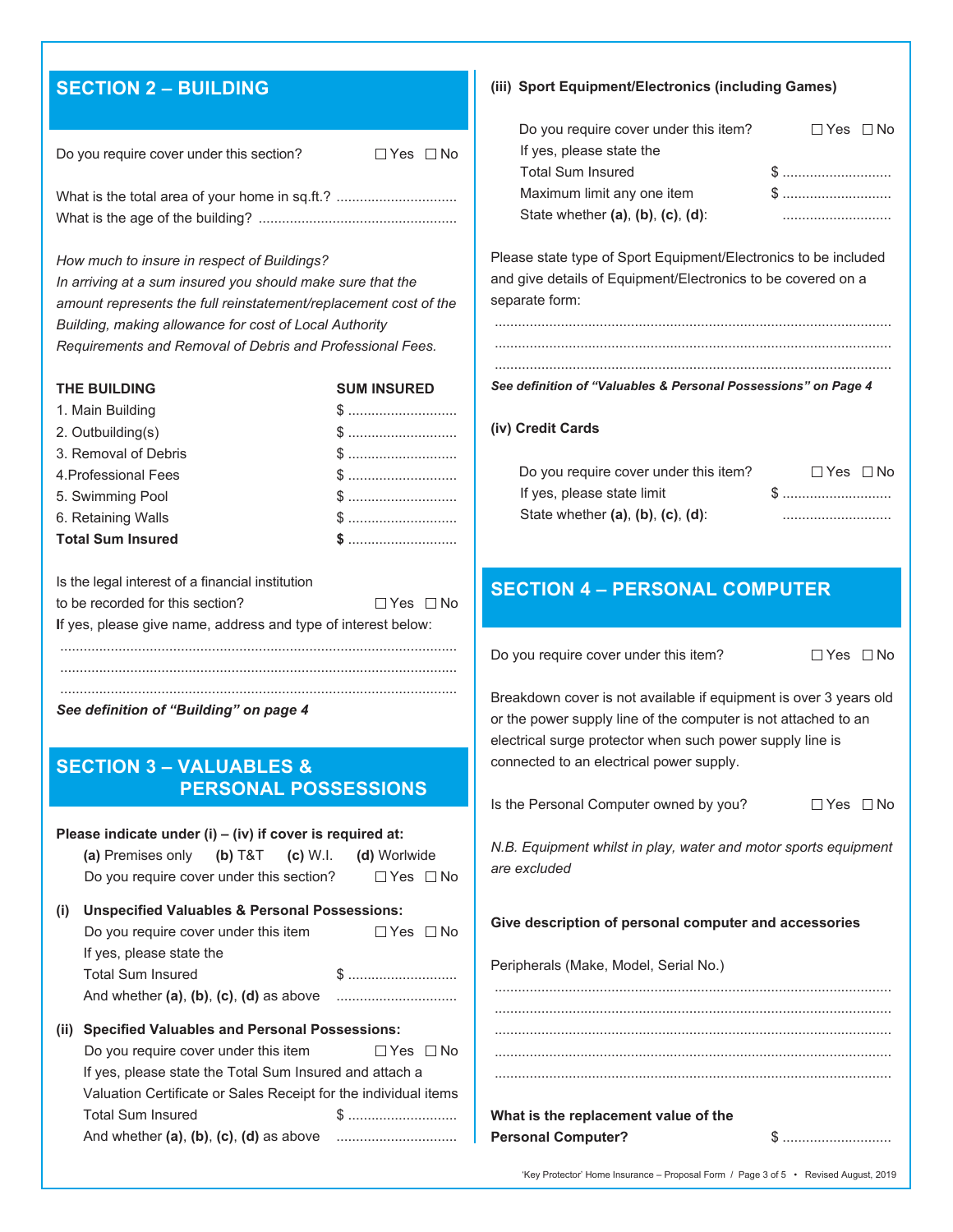### **DEFINITION OF TERMS**

### **SECTION 1 – CONTENTS**

"Contents" mean household furniture and furnishings, clothing and personal belongings; money; valuables; audio and video equipment; films; tapes; cassettes; cartridges or discs, up to their value as unused material or where purchased pre-recorded at maker's latest list price; interior decorations if you are liable for them as a tenant; freezer contents up to \$250; domestic staff or gardeners' personal belongings (excluding money) up to \$500 and \$1,500 in total; guest's personal belongings (excluding money) up to \$1,000 per item or \$2,500 in total.

The maximum payable on all Audio and Video Equipment unless specifically declared is \$2,000 any one item and in all 25% of the Sum Insured or \$10,000 whichever is less.

"Money" means personal money held for private purposes comprising cash, bank or currency notes, stamps, trading stamps and travel tickets, gifts, tokens and luncheon vouchers. The maximum payable is \$500 in any one period unless more specifically insured.

"Valuables" means items composed of precious metals or precious stones, jewellery, watches, furs, curious and works of art. The maximum payable on all valuables, unless specifically declared and sustained by valuation certificates, is \$1,000 any one item and \$5,000 in total.

### **SECTION 2 – BUILDINGS**

"Buildings" mean the structure of your private residence including fixtures, fittings and decorative finishes; outbuildings used for domestic purposes; solar heating systems; water tanks; sewerage and drains; patios; terraces; garden and boundary walls (other than retaining walls (unless specifically mentioned)) fences and gates; swimming pools; tennis hard courts, path and driveways up to \$5,000 unless specifically stated and agreed.

### **SECTION 3 –VALUABLES & PERSONAL POSSESSIONS**

"Valuables" mean items composed of precious metals or precious stones, jewellery, watches, furs, curious and works of arts. "Personal Possessions" mean private property including valuables but excluding furniture, fixtures and fittings, crockery, cutlery, glassware, domestic appliances and food in your freezer.

#### **DISCLOSURE**

All important facts, which may affect the acceptance or assessment of the coverage requested by this proposal must be disclosed. If you are in doubt about what is important, tell your producer or us. Failure to disclose these facts may invalidate the Policy.

#### **DECLARATION AND SIGNATURE**

I/We declare that to the best of my/our knowledge and belief that the information on this form is true in every respect. I/We also declare that if anything on this form was written by another person, he/she has acted as my/our agent for this purpose. I/We agree that this proposal and declaration will be the basis of the contract between me/us and the Company. I/We further agree that if the above information changes, the company shall be immediately notified.

- **NOTE: (a) For Joint Insureds, the Proposal form must be signed by all Insureds**
	- **(b) For Company Insured properties the Company's stamp must be affixed to signature**

**According to Law persons 60 years and over are exempt from paying Government Tax. If you qualify for the exemption, kindly supply proof of age for our records.**

**The company reserves the right to refuse any Proposal. This insurance will not be in force until the Proposal has been accepted and the premium or deposit paid except as provided by any Official Covering Note issued by the Company.**